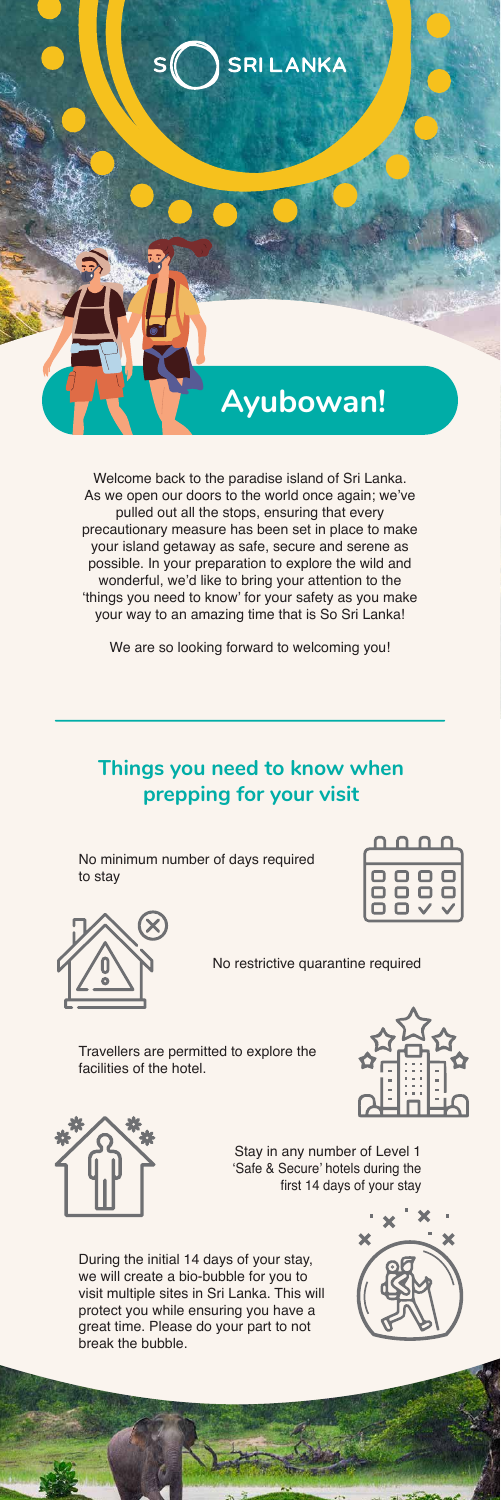After 14 days, you are permitted to go out into the general community.





Wearing masks in public places, maintaining a social distance of 1.5 meters and sanitizing your hands is important.

Your hotel and the travel agent will be responsible for taking care of you during your stay.





We recommend that you read and understand the Health Guidelines prior to your visit (visit www.srilanka.travel to download the guidelines)

## **Application of Visa:**

All visas must be applied online. Visit eta.gov.lk.





The Tourism Mobile App 'Visit Sri Lanka'is incorporated into the Online Visa application form and will be available on both the Play Store and App Store. Travellers will be required to download the mobile app for

coordination and facilitation purposes when available.

#### **When applying for your visa, you would need**

A pre-confirmed booking at a Level 1 'Safe & Secure' hotel; depending on the duration of your stay; for up to 14 days





Obtaining a COVID-19 local travel insurance cover for USD 12 for a policy of USD 50,000 for a period of one month is mandatory.

To pay for PCR tests depending on the number of days of their stay (USD 40 per PCR test).

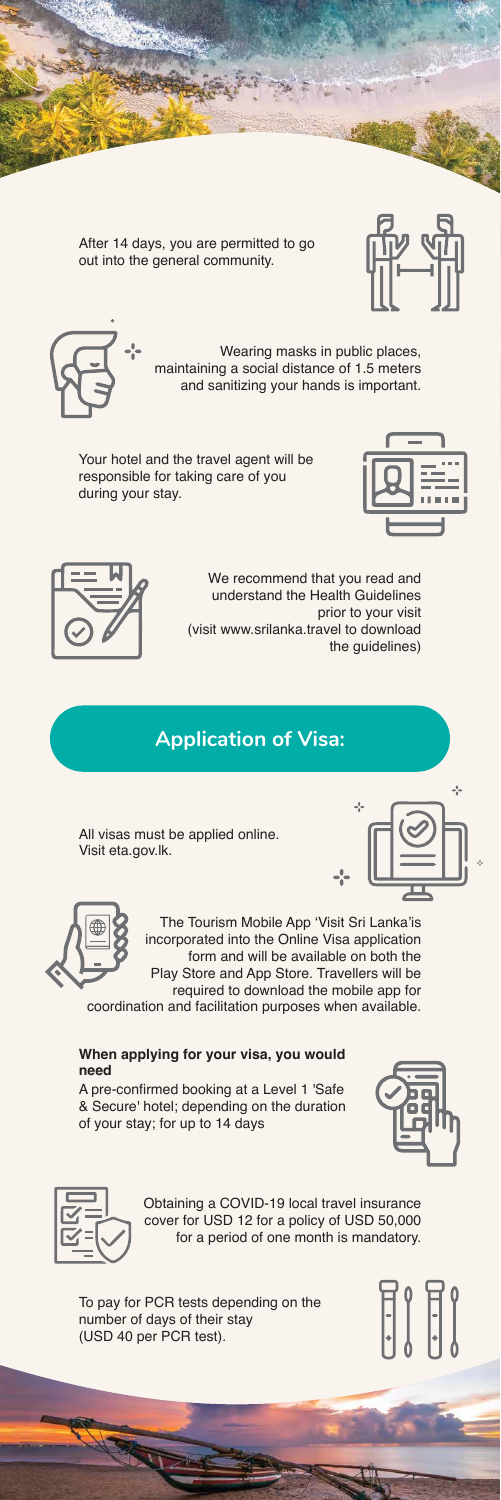#### **PCR Testing:**

Prior to boarding, you are required to have a negative PCR test result from an accredited laboratory 96 hours before your departure.





The first of the prepaid PCR tests would be carried out on-arrival at your hotel; prior to check-in. The second PCR test would be conducted 5-7 days after, or if any symptoms should develop before.



If a test should result as positive, initial isolation would be accommodated at the hotel; and if necessary, transfers to a private hospital or a designated hotel to be quarantined; would be arranged. Costs to be covered via your COVID-19 insurance, already paid for at the time of visa issuance.

Currently, no exceptions would be made for vaccinations taken; all safety protocols should be adhered to regardless.



#### **Choosing Your Stay:**

During the first 14 days, you are required to stay in a Level 1 'Safe & Secure' hotel.





Change of hotels in the first 14 days is allowed only among Level 1 'Safe & Secure' hotels.

**THE REAL PROPERTY** 

These hotels are in compliance with the COVID-19 Health Protocols and the Tourism Operational Guidelines, taking care of you in the initial phase of your visit.

**THE PLACE** 

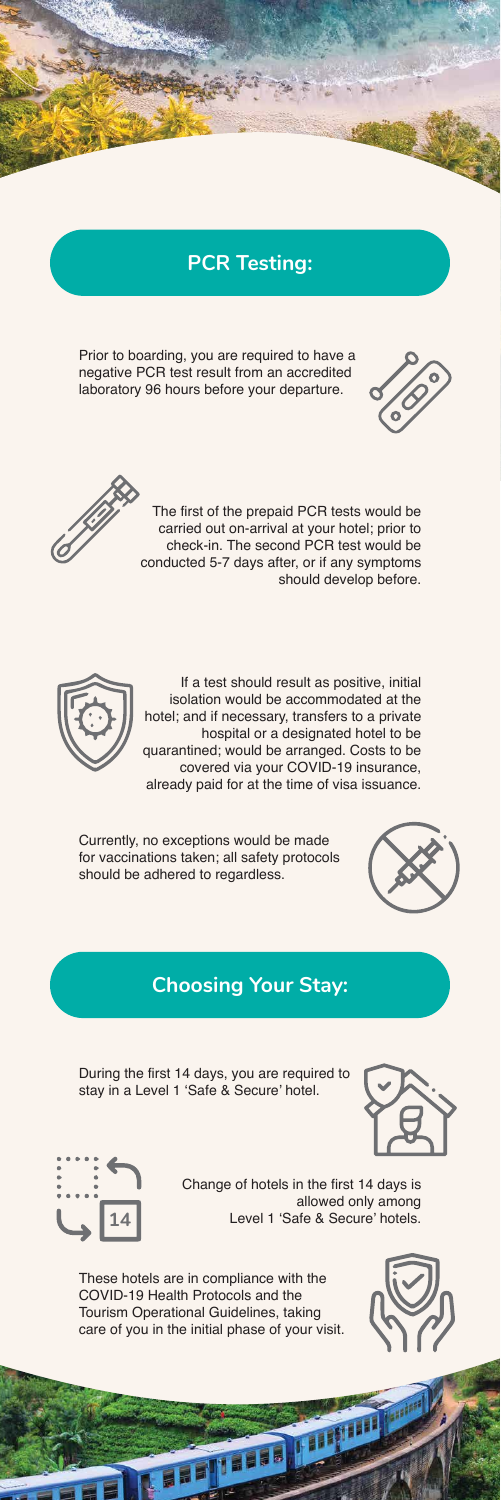Guests are permitted to use all facilities within the premises of the hotel.





All certified Level 1 'Safe & Secure' hotels would have a unique QR code displayed, so that you may provide feedback on the health protocols observed.

#### **On-arrival at the Airport**

Bandaranaike International Airport (BIA) is certified as a safe airport by the ACI airport health accreditation programme.





Submit a completed Health Declaration Form (HDF) to health counters at the airport.

Immigration officers will check all mandatory documents of travellers, including the PCR report, travel insurance, travel/stay details, health counter clearance note, and relevant personal details.



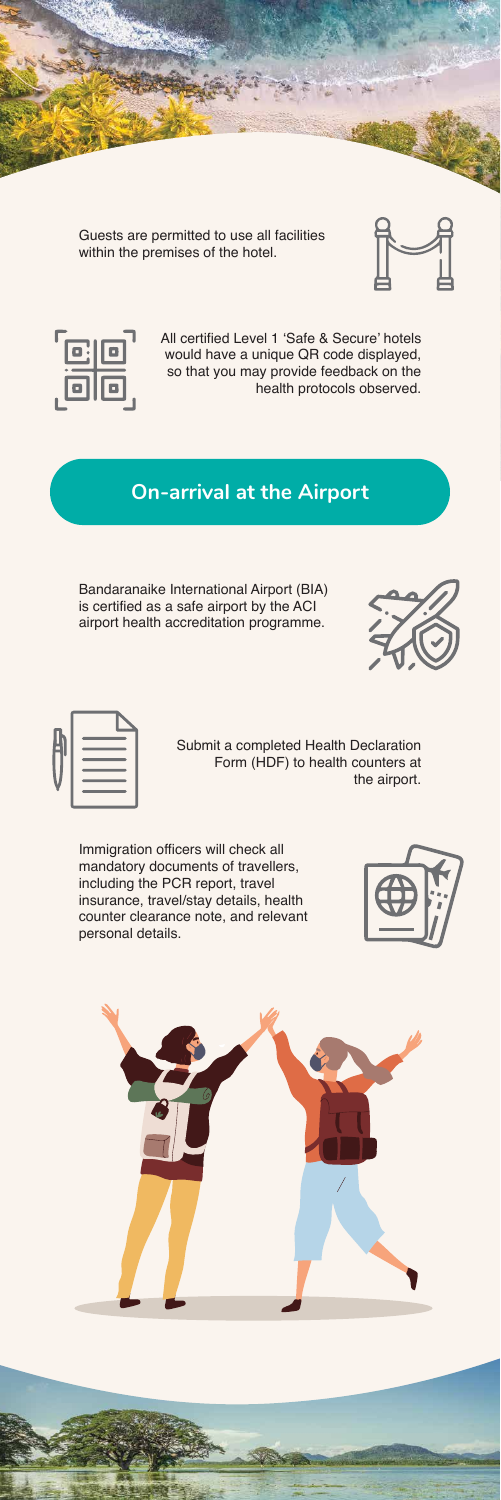#### **Going out into the Community**

Refrain from handshaking, hugging or kissing; instead, use the traditional Sri Lankan greeting- "Ayubowan".



$$
\overline{\mathbb{G}}^*
$$

Ensure that you wear a face mask at all times in a public setting, it is a mandatory requirement by the law.

Activate your mobile app to ensure connectivity and traceability.





Choose self-checkouts, cashless or contactless payments whenever possible.

Refrain from using public transport as much as possible.





Maintain a minimum distance of 1.5 meters between two people when in the community.

Ensure you use sanitizer or wash hands with soap regularly.

Sri Lanka Tourism would kindly like to remind travellers that keeping you safe is as much your responsibility as it is ours; so please ensure compliance with the health protocols (visit www.srilanka.travel), so that you may have a safe, secure and enjoyable experience in Sri Lanka.

Please call the Sri Lanka Tourism 24-hour hotline on 1912 for any additional support.